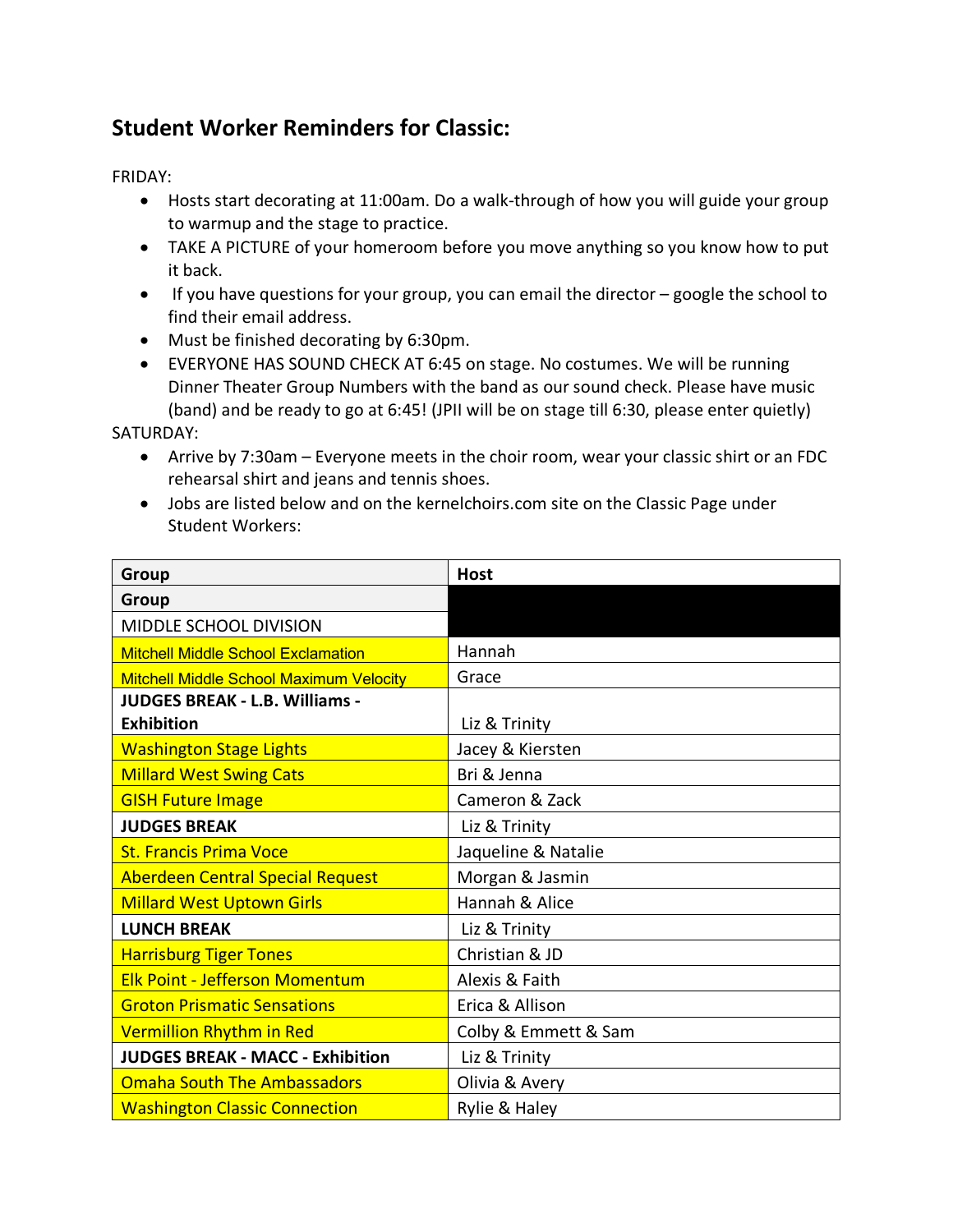| <b>Aberdeen Central Eagle Express</b>    | Cayden & Connor & Nick |  |  |
|------------------------------------------|------------------------|--|--|
| JUDGES BREAK - JPII Joyful Noise -       |                        |  |  |
| <b>Exhibition</b>                        | Liz & Trinity          |  |  |
| <b>St. Francis Bridge Street Singers</b> | Callie & Alexis        |  |  |
| <b>GISH Ultimate Image</b>               | Meghan & Caleb         |  |  |
| Millard West W.I.G.                      | Sara & Alisen          |  |  |

| <b>EMCEE</b>                         | Carter Koons & Levi Gebhard                                                      |  |  |  |  |
|--------------------------------------|----------------------------------------------------------------------------------|--|--|--|--|
| <b>Tech</b>                          | Carter, Ben, Rylan, Wyatt, Cooper, Caleb G                                       |  |  |  |  |
| <b>Judges</b>                        | Diana & Jamison                                                                  |  |  |  |  |
| <b>Ushers</b>                        | Beau, Mara, Morgan, Maloree, Michael                                             |  |  |  |  |
| <b>Merch Table</b>                   | Chris, Grace Phinney                                                             |  |  |  |  |
| <b>Check-in Table</b>                | Mo, Ellie                                                                        |  |  |  |  |
| <b>Ticket Booth (wristbands)</b>     | Eric, Sarah                                                                      |  |  |  |  |
| Cafeteria (various jobs in the area) | Tanner, Noah, Terrell K, Alayna, Izzy, Iris, Kevin,<br>Jada, Jamie, Jesse, Aiden |  |  |  |  |
|                                      |                                                                                  |  |  |  |  |

*Please ignore if your name is spelled wrong, it was written quickly!*

- You can NEVER leave your post unattended. Switch off with your partner or others in your job to take lunch and dinner breaks.
- Ladies can get ready for our evening performance starting at 9:00pm, Gentlemen at 9:15pm.
- Hair and makeup need to happen during the day, again, switch off when you're not busy.
- Warmup for our performance is 9:30pm in the show choir room.
- FDC Performs at 9:55pm
- Everyone stay on stage after the performance to help hand out trophies!
- Homerooms and work areas need to be completely clean and put together before anyone leaves for the evening.